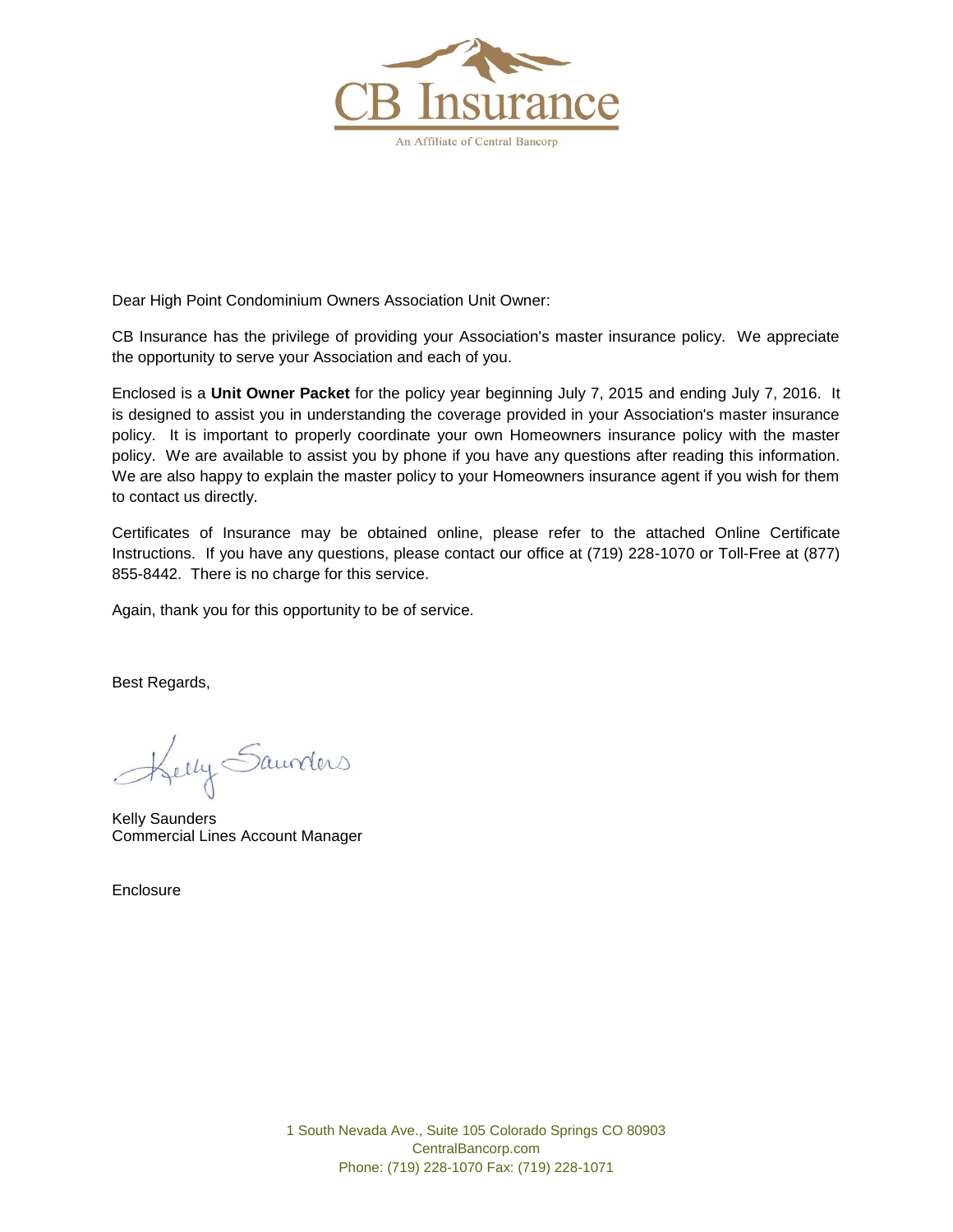

# **Unit Owner Packet**

**Designed For:**

**High Point Condominium Owners Association**

July 7, 2015 To July 7, 2016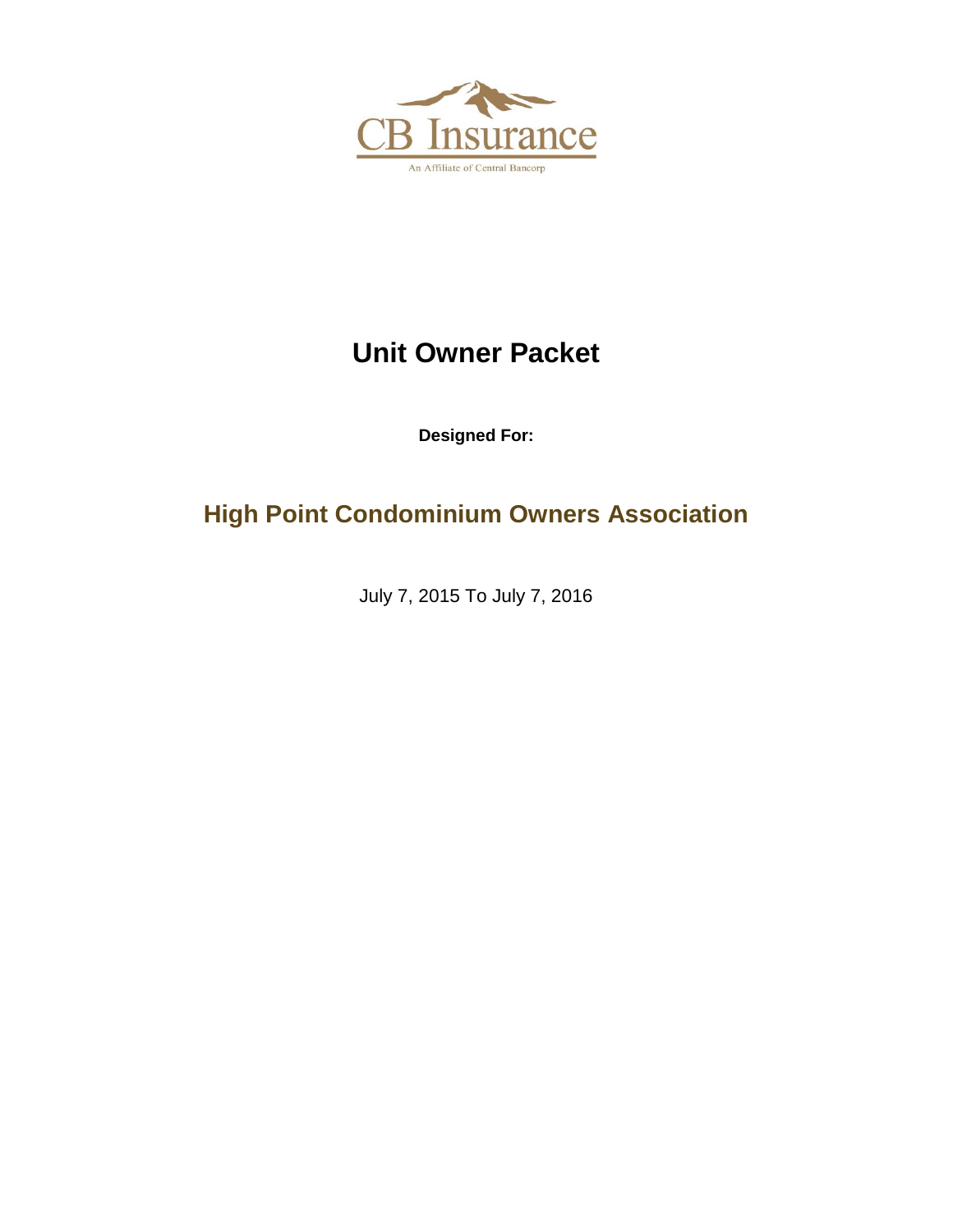### **FREQUENTLY ASKED QUESTIONS**

#### **1. What part of the building does the Association cover?**

Your unit is insured for full replacement value with no depreciation as long as repairs are made. This includes permanent attachments inside your unit, and extends to improvements or upgrades made by you. For example, the master policy covers paint, wallpaper, wall-to-wall carpeting, cabinetry, countertops, fireplaces, plumbing fixtures, doors, trim work, wood beams, recessed lighting, and ceiling fans. The master policy **does not cover** any of your personal property.

### **2. Are my appliances covered?**

Appliances that service the unit, such as central air-conditioning, furnace, hot water heater, garbage disposal, dishwasher, range, refrigerator, washer and dryer are covered by the master policy. Appliances **are not** covered for theft or breakdown.

### **3. What kinds of losses are covered?**

Your unit is covered by the Special Causes of Loss form, excluding theft of appliances. This form covers the same types of losses to your unit as the building coverage in a standard Homeowners policy. Some examples are losses caused by fire, lightning, wind or tornado, hail, water damage from sudden rupture of a pipe inside the building, and vandalism. Types of losses that are not covered include, but are not limited to, earth movement, earthquake, flood or subsurface water, mold, wear and tear, and defective construction.

### **4. What kind of insurance do I need to carry?**

You are responsible for securing insurance for your own personal property, loss of use, loss assessment, the Association master policy deductible (as assessed) and personal liability. This is best accomplished through purchase of a Condominium or Townhome Unit Owners Homeowner's Policy; often times called a HO-6 policy.

### **5. How are claims handled?**

Losses are settled through the Association, subject to the Association's **\$5,000** per loss deductible for losses other than wind and hail and **5%** deductible for wind and hail losses. Your Board of Directors, in compliance with the Association's governing documents and established policies, determines who is responsible for the deductible should a loss occur. Claims should be reported through the Association's Property Manager, or the Association's appointed contact person.

#### **6. What is a Wind and Hail Deductible?**

The 5% Wind and Hail Deductible means that all wind and hail losses will be adjusted less a deductible that equals 5% of the replacement cost of each damaged building. For example: If an Association has three Buildings damaged by hail, each with a replacement cost of \$250,000, the deductible per building will be \$12,500 (5% of \$250,000 = \$12,500). The total deductible for all buildings will be \$37,500 (3 buildings X \$12,500 = \$37,500). **Unit owners may be responsible for their portion of the 5% Wind and Hail deductible should a loss occur to their unit.**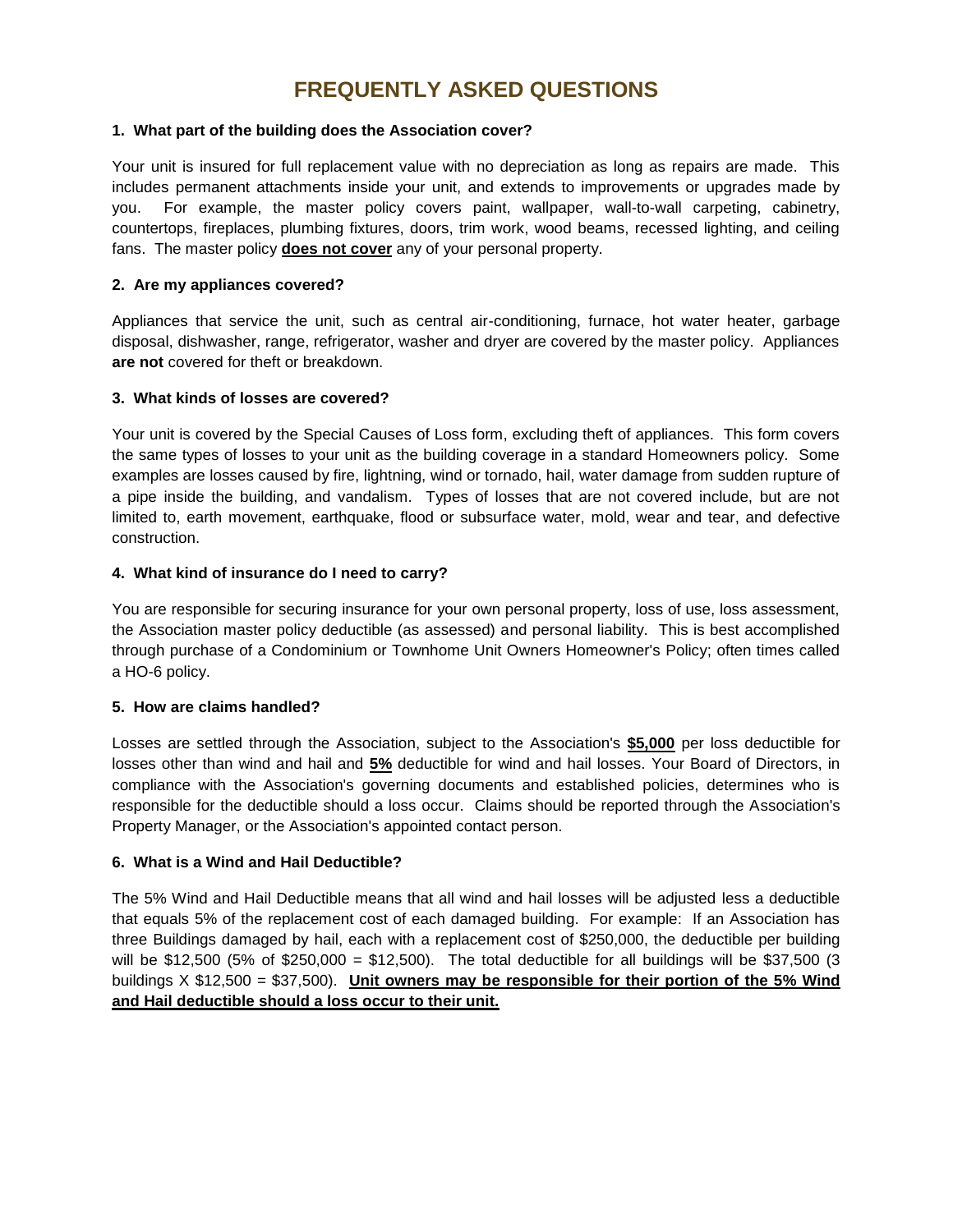### **FREQUENTLY ASKED QUESTIONS (CONT'D)**

### **7. Why do we have a Wind and Hail Deductible?**

The Wind and Hail Deductible is the result of many years of continuous adverse loss history from wind and especially hail. As a result, many of the insurance carriers who historically were willing to provide coverage to Community Associations became unwilling to continue doing so. Many insurance carriers non-renewed all existing Community Association policies and/or quit writing any new policies. The few carriers that continue to provide coverage use the percent Wind and Hail Deductible to do so at affordable premiums. The alternatives would be extremely higher cost or excluding wind and hail damage completely.

### **8. Can unit owners get coverage for the Association's Deductible even if it generates a Special Assessment by the Association?**

Currently there is some confusion and/or disagreement in the insurance industry about if and how unit owners can cover their responsibility for an Association's deductible in their individual Homeowners policies. Customarily, each unit owner is responsible for insuring building items that are not the Association's responsibility, their personal property, their loss of use and their personal liability. This is best accomplished by purchase of a Condominium Unit Owners Homeowners policy, commonly called a HO-6 or Form 6 Homeowners policy. Most insurance carriers' HO-6 policies include two provisions that could apply to cover a unit owner's responsibility for the deductible in their Association's master policy.

The first provision is called Coverage A - Dwelling. The Dwelling provision allows unit owners to cover "items of real property (building items) that pertain exclusively to the residence premises." This is the policy provision that many insurance carriers use to allow unit owners to cover their responsibility for their Association's insurance deductible. Many HO-6 policies automatically include a small amount of Dwelling coverage for no additional charge. If necessary, the Dwelling limit can be increased for a small additional premium.

The second provision is called Loss Assessment. Like Coverage A - Dwelling, most HO-6 policies include a small amount of coverage for Loss Assessment, customarily a \$1,000 limit. Also like Coverage A - Dwelling, the Loss Assessment coverage can be increased for a small additional premium. Some HO-6 carriers limit the amount of Loss Assessment payable for reimbursement of an Association's deductible to a maximum of \$1,000. Loss Assessment coverage only responds when the loss assessment is the result of a claim that otherwise would be covered by the Associations master policy, but is not, because of inadequate limits, or possibly because of a high deductible that must be borne by all unit owners. Loss Assessment coverage does not apply to financial assessments that are not related to insurance claims.

There are many carriers who will provide adequate coverage for a unit owner's responsibility for their Association's deductible. It is strongly recommended that each unit owner contact his/her Homeowners insurance carrier to determine what Dwelling and Loss Assessment coverage is included in their HO-6 policy and how their carrier recommends providing coverage for the deductible.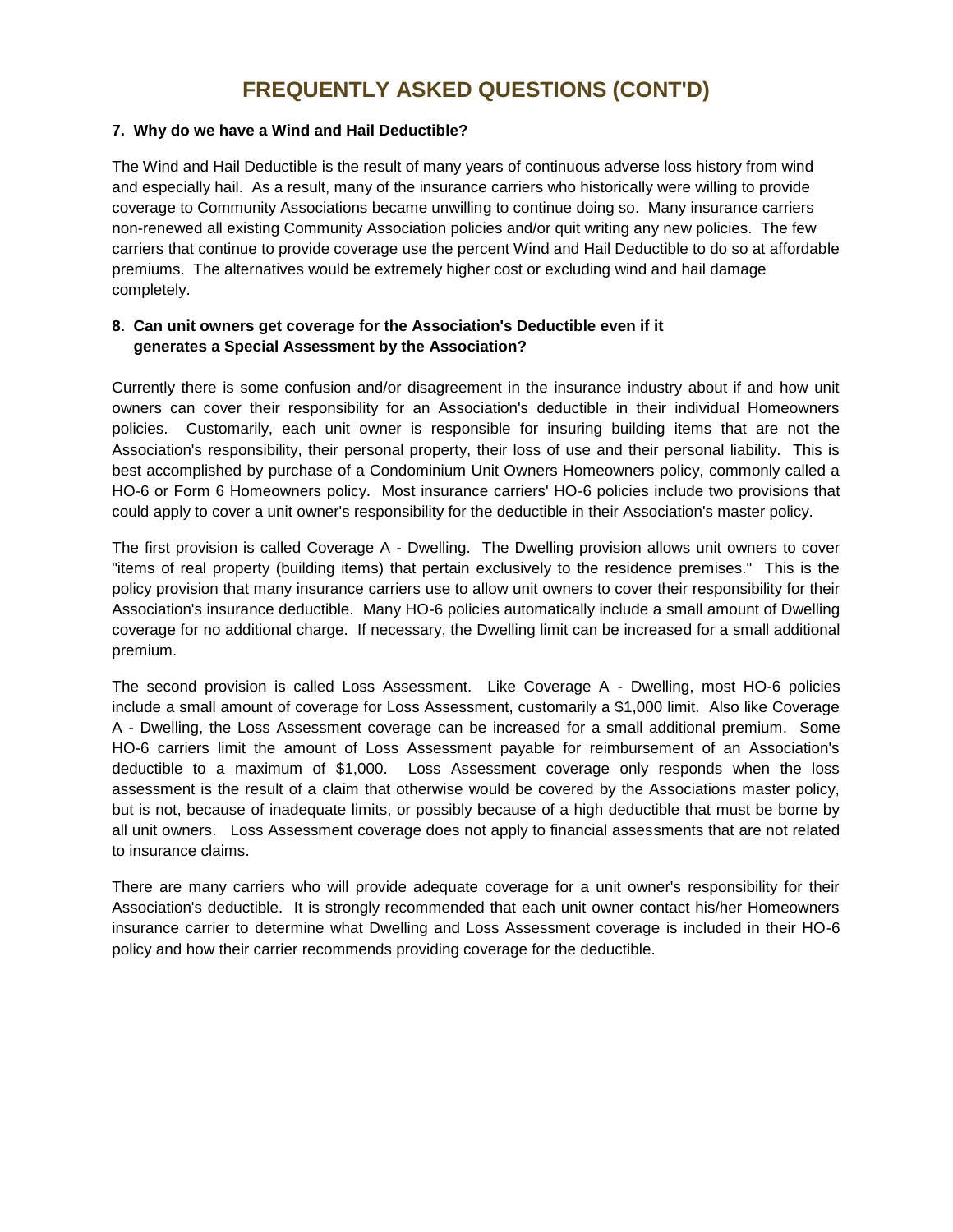### **FREQUENTLY ASKED QUESTIONS (CONT'D)**

#### **9. Who pays the insurance premium?**

Like other common expenses, the Association budgets for, and pays the premium from the dues paid to the Association by unit owners.

#### **10. What is a certificate of insurance?**

A certificate of insurance is a document that identifies those insurance coverages and limits that have been purchased by the Association. The information provided includes, butis not limited to, policy effective dates, policy numbers, insurance carriers, limits of insurance and deductibles. A certificate of insurance is routinely required when a loan exists on your property. Your mortgage holder may ask that you contact us, or they may contact us directly, to request this information. (Please see attached Online Certificate Instructions.)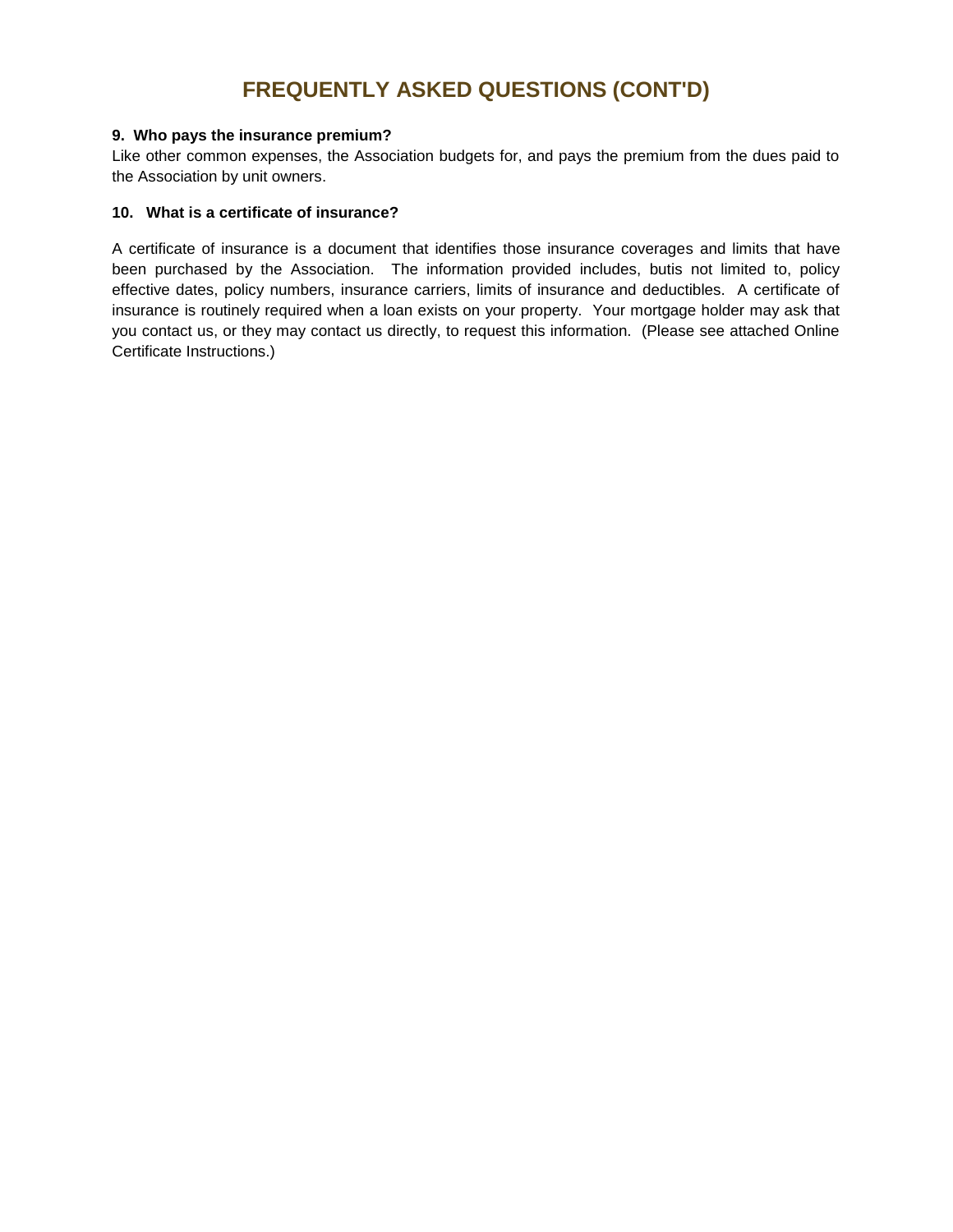## **Online Certificate Instructions \*NO CHARGE\***

The easy to follow directions are indicated below. If you have questions, please do not hesitate to contact our office at 719-228-1070, or toll-free at 877-855-8442.

*\*\*Please be advised if you have a pop-up blocker installed on your computer you will NOT receive your certificate. Please disable your pop-up blocker by going to the TOOL menu in Internet Explorer. In the Popup Blocker section, choose DISABLE POPUP BLOCKER prior to issuing the certificate in order to receive it. Also, some pop-up blockers give you the option to add specific websites that will allow popups, please add our website.\*\**

- Step 1: Go to [www.centralbancorp.com](http://www.centralbancorp.com/)
- Step 2: Select the **Insurance** tab located on the left of the screen; Scroll down to "Insure your assets" select Certificate Instructions.
- Step 3: Click on **Login to the CB Insurance certificate portal to get your Certificate**.
- Step 4: Enter login ID: **CBI**

Password: **cert**

- Step 5: Click on **Community Association** to access certificate
- Step 6: Enter association name (or part of the association name) and click on the **Search** button
- Step 7: Click on the Association desired
- Step 8: Click on the current certificate name (i.e. **13/14 certificate** or **14/15 certificate**)
- Step 9: Enter Mortgagee Clause (Name & Address of the Mortgage Company) in the **Cert Holder Information** field. The required fields **(\*)** must be completed.
- Step 10: Scroll down to the **Certificate Specific Portion/ Holder Specific Portion** and type the Unit Owner Name(s), Property Address, and Loan Number into the box.
- Step 11: Scroll down to the bottom of the page and click on **Submit Request** to create the certificate (**this will generate a pop-up box**).
- Step 12: Click on **Certificate** to build the certificate
- Step 13: The Certificate will immediately appear in .pdf form (Acrobat), which can be emailed or printed in your office.
- Step 14: To select another association, click on the **Service Menu** or to exit hit **logoff.**